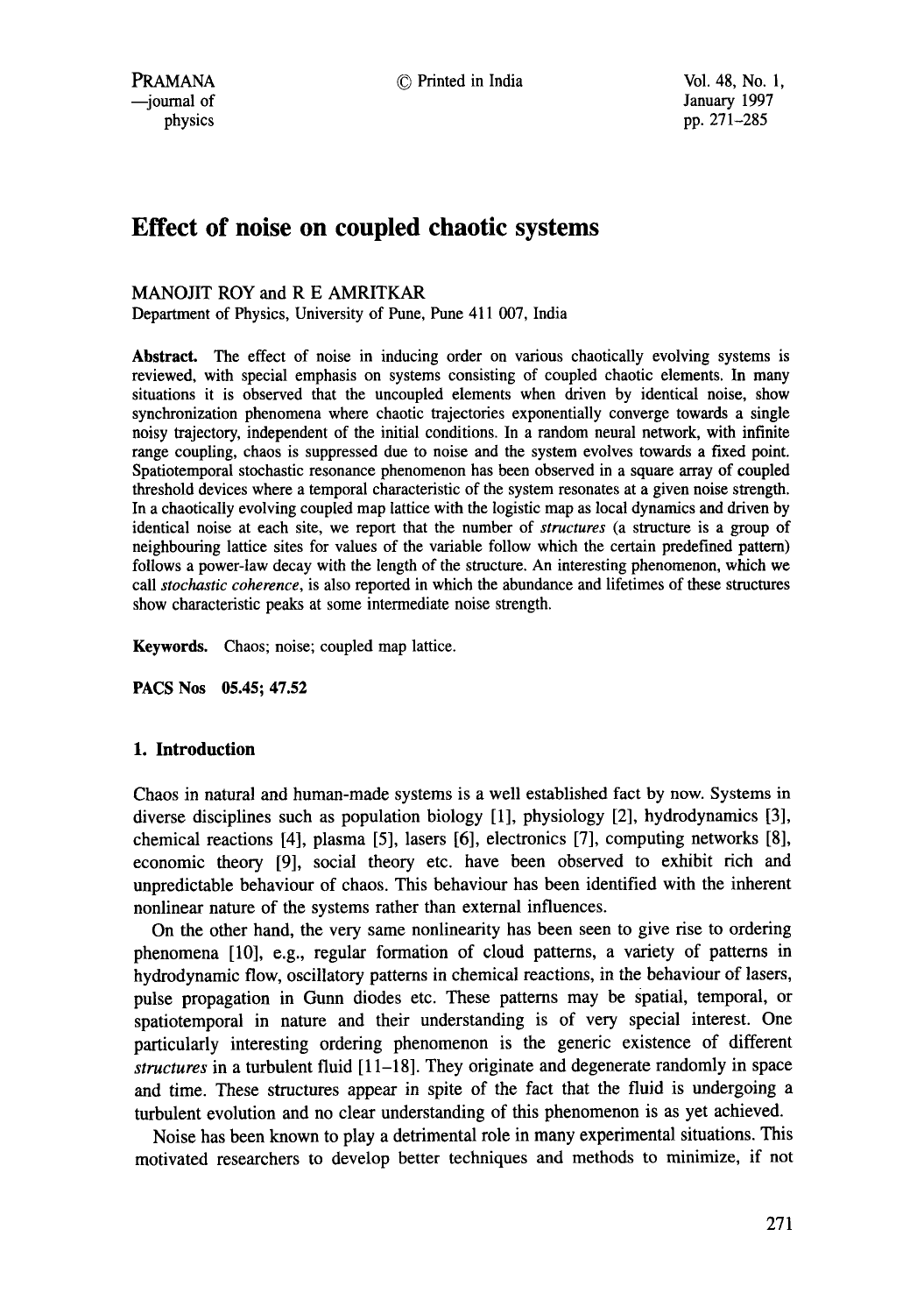totally remove, the effect of noise and enhance the signal-to-noise ratio and hence system performance. A slight amount of noisy perturbation is known to destroy delicate patterns in spatially extended systems.

In the light of these facts, interest grew when evidence to the contrary started appearing as regards the effect of noise on ordering phenomena. Firstly, it has been observed that addition of noise of a given strength to certain nonlinear systems increases the system's response at a particular time scale, thereby improving the signal-to-noise ratio; these findings opened up an entirely new field of research, known as *stochastic resonance* [ 19- 27]. Secondly, noise has been seen to influence spatial and spatiotemporal behaviour of some nonlinear systems in a quite counterintuitive manner. It is observed that noise can trigger, select and sustain patterns in optical systems, fluid dynamical systems, etc. [28-32].

Considerable progress has been made to establish a connection between these pattern forming systems (such as fluids) and the theory of nonlinear dynamical systems. A natural next step is to see how noise influences the spatiotemporal evolution of these dynamical systems, with the hope that this kind of study may shed some light on the abovementioned noise-induced features in physical systems. This article presents a review of the work that has been carried out on the effect of noise in inducing order in an otherwise chaotically evolving system, with particular emphasis on systems consisting of coupled chaotically evolving elements.

We have organized the article as follows: Section 2 discusses noise induced ordering phenomena observed in low-dimensional uncoupled systems. In § 3, we review the work on effect of noise on two spatially extended systems, a neural network and array of firing elements. Section 4 introduces the coupled map lattice (CML), one of the most popular models of nonlinear dynamical systems with spatial extension. In this same section we discuss a recent work that we have carried out on the effect of noise on CML. Section 5 summarizes and concludes the article.

#### **2. Effect of noise on uncoupled systems**

In this section we investigate some examples of noise-induced ordering in uncoupled systems.

#### 2.1 *Synchronization*

In some systems different trajectories get synchronized asymptotically to a single noisy trajectory independent of the initial conditions when driven by an identical sequence of noise above a certain strength. Here, synchronization should be understood as the exponential convergence of the average distance between any two phase space points. This means that synchronization is essentially a nonchaotic phenomenon associated with a negative Lyapunov exponent [33], although the asymptotic trajectory can be very random. (The Lyapunov exponent  $\lambda$  characterizes the rate at which the distance between neighbouring trajectories changes. If  $\epsilon_0$  is the initial separation between two trajectories, the separation after time t can be written as  $\epsilon_t \simeq \epsilon_0 \exp(\lambda t)$ . A positive  $\lambda$  implies exponential divergence of nearby trajectories and hence chaos. For multidimensional

272 *Pramana - J. Phys.,* **Vol. 48, No. 1, January 1997 (Part I) Special issue on "Nonlinearity & Chaos in the Physical Sciences"**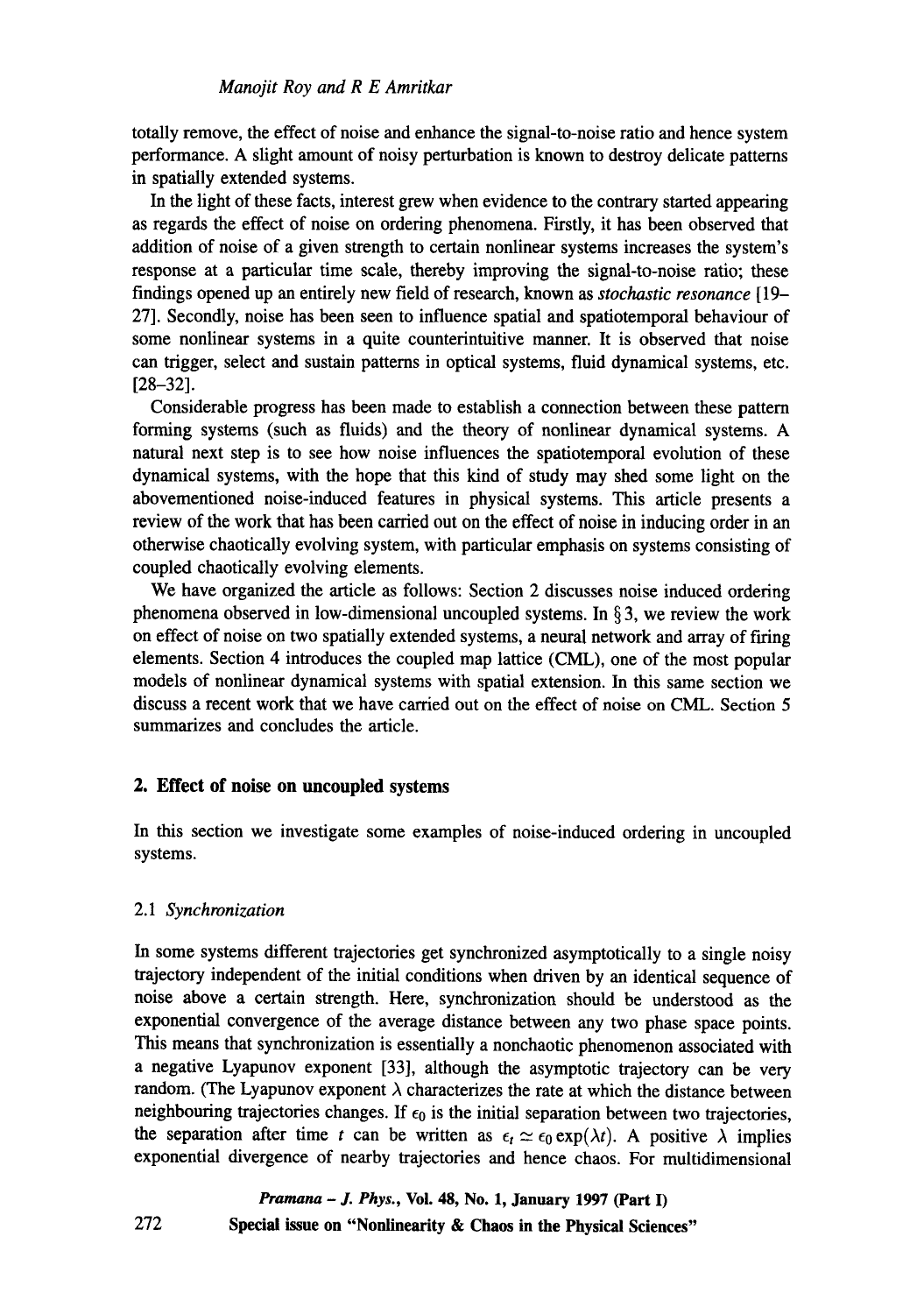systems our reference to 'Lyapunov exponent' will always mean the largest of the Lyapunov characteristic exponents.)

In the continuum-time limit such systems can be written as a set of uncoupled Langevin equations

$$
\dot{x}_i(t) = F(x_i) + \eta(t), \qquad (1)
$$

where  $x_i$  is a dynamical variable, the index i corresponds to different trajectories, i.e., different initial conditions, the (nonlinear) function  $F(x)$  governs the dynamics of the system, and  $\eta(t)$  is a delta-correlated  $(\langle \eta(t)\eta(t') \rangle = \langle \eta^2(t) \rangle \delta(t - t') )$  noisy driving force imparted at a regular interval that is small compared to all relevant macroscopic time scales of the system, and is the same for all  $i$ . Equations (1) have the synchronization solution  $x(t) = x_i(t)$ . Therefore, the question essentially is whether this solution is stable or not for a given range of system parameters. In other words, if an appropriately constructed  $\lambda < 0$ , there is an exponential convergence of trajectories and hence synchronization, and if  $\lambda > 0$ , the evolution is chaotic.

Let us now take up individual cases.

2.1.1 *Particle in a Newtonian potential:* Fahy and Hamann (FH) [34] have studied a Newtonian particle moving in a smooth multiminima potential  $V(x)$  without friction, subjected to the condition that at regular time intervals  $\tau$ , it is stopped and all its velocity components are reset to random values chosen from a Gaussian distribution. They observed that when an ensemble of such particles with different initial conditions is driven by an identical sequence of random forces, their trajectories asymptotically get synchronized to a single noisy trajectory provided that  $\tau$  is less than certain critical value  $\tau_c$ . On the basis of this observation they concluded that for  $\tau < \tau_c$  the final trajectory of the particles is independent of the initial conditions to any required level of accuracy (the accuracy aspect will have importance later in our discussion); it depends only on the choice of velocities. Thus the trajectory, albeit noisy, is not chaotic for  $\tau < \tau_c$  because of exponential convergence, and an appropriately defined Lyapunov exponent  $\lambda$  is negative. They have shown that for any one-dimensional potential  $V(x)$  confining the particles to a finite region and for sufficiently small  $\tau$ , the average rate of contraction  $\gamma$  of the distance between two particles initially close together is given by  $\gamma = \tau \beta \langle (\partial V/\partial x)^2 \rangle / 2m + O(\tau^2)$ , where  $\beta = 1/k_BT$ , and m is the mass of the particle (angular brackets denote an average with respect to the Boltzmann distribution). The above mentioned synchronization phenomenon is a stronger observation than the well-known statistical phenomenon in which the asymptotic distribution of Brownian trajectories is found to be proportional to the Boltzmann factor  $exp[-\beta V(x)]$ , independent of their initial distribution. FH have also conjectured that this synchronization feature may be generic to all bounded systems.

2.1.2 *Noisy chaotic systems:* Maritan and Banavar (MB) [35] have considered the effect of noise on the following two chaotic systems. First, they have taken a noisy logistic map with the evolution law

$$
x_{t+1} = 4x_t(1-x_t) + \eta_t, \tag{2}
$$

*Pramana - J. Phys.,* **Vol. 48, No. 1, January 1997 (Part I) Special issue on "Nonlinearity & Chaos in the Physical Sciences"** 273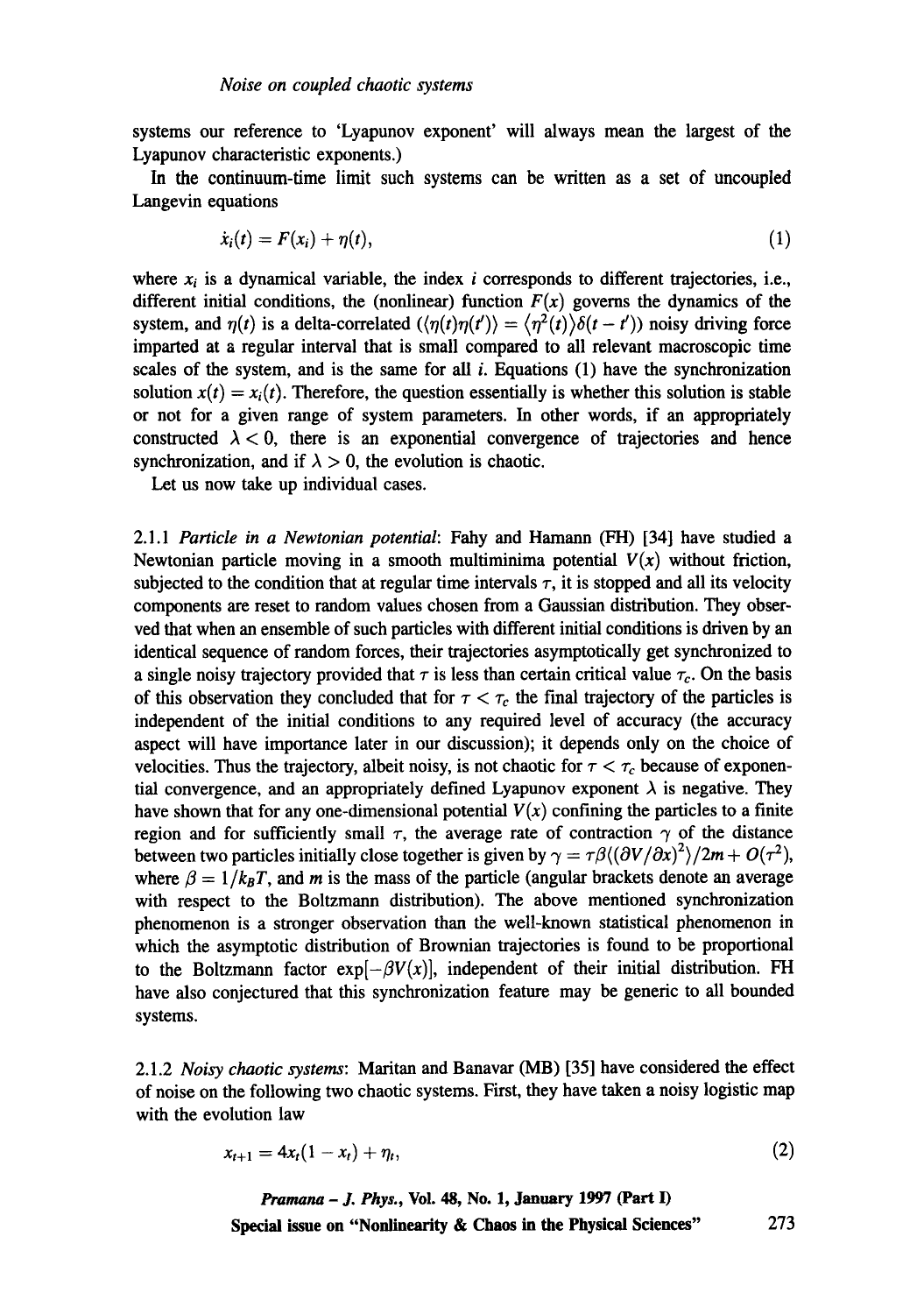where  $\eta_t$  is a uniform-deviate random number chosen from an interval  $[-W, +W]$  with the constraint that  $0 < x_{t+1} < 1$ . Equation (2) may be considered as an example of the discrete-time version of eq. (1) with  $\Delta t = 1$ . They found a critical  $W_c (\approx 0.5)$  such that when a pair of randomly chosen initial conditions is driven by an identical sequence of  $\eta_t$ with  $W > W_c$ , their asymptotic trajectories become synchronized (within a given accuracy) to a single random trajectory independent of the initial conditions. They have computed the mean squared separation  $d<sup>2</sup>$  between the two identically driven trajectories and observed that  $d^2$  falls off for  $W > W_c$ . They offered an intuitive explanation saying that the convergence can occur for logistic map due to the contraction of  $d$  whenever the sum of the pair of numbers comes close to unity, because the distance evolves as

$$
|x_{t+1}(1)-x_{t+1}(2)|=4|x_t(1)-x_t(2)|[1-\{x_t(1)+x_t(2)\}].
$$

Since peaks in the invariant density for the logistic map are close to 0 and 1,  $W \ge \frac{1}{2}$  can bring both  $x(1)$  and  $x(2)$  near  $\frac{1}{2}$ .

The second system considered by MB is the Lorenz system described by

$$
\frac{dx}{dt} = \sigma(x - y), \quad \frac{dy}{dt} = -xz + rx - y, \quad \frac{dz}{dt} = xy - bz,
$$
\n(3)

with  $\sigma = 10$ ,  $b = \frac{8}{3}$ , and  $r = 28$ . The y-equation is then evolved in difference form as

$$
y(t+\Delta t)=y(t)+[-x(t)z(t)+rx(t)-y(t)]\Delta t+\eta_tW_t\sqrt{\Delta t}, \qquad (4)
$$

where  $\eta_t$  is again a delta-correlated uniform-deviate random number between [0, 1] (it has a nonzero mean unlike in the logistic case) and  $W_l$  is the amplitude. Note that here addition of noise is unrestricted unlike in the logistic case where the boundedness of the phase space constrains the noise to depend on the state of the system. For the Lorenz system also a threshold value  $(\approx \frac{2}{3})$  for  $W_l$  was found beyond which the synchronization phenomenon was observed for an identically driven system with different initial conditions. It is reported that synchronization does not occur if  $\eta_t$  with the same amplitude has zero mean.

MB have maintained that although the systems considered above exhibit synchronization, their strange attractors are not replaced by topologically simple structures like a fixed point or limit cycle.

Pikovsky made a cautionary observation [36] that for all bounded systems there is always a nonzero probability that any two phase space points will come close to within some  $\epsilon > 0$  with or without noise. In other words after a sufficiently long time the two systems will be synchronized because of the finite precision (of the computer) and finiteness of phase space. This type of spurious synchronization will occur even for systems with positive  $\lambda$ , which is to be distinguished from the physical synchronization which is characterized by negative  $\lambda$ . The former is unstable against small perturbations because of positive  $\lambda$  and so will not be observed in real experiments, whereas the latter is quite stable. Pikovsky found  $\lambda$  for the noisy logistic system of MB to be positive and concluded that this type of synchronization is a numerical artifact.

MB subsequently noted [37] that whether or not a physical synchronization occurs, identical noise with sufficient strength drastically enhances the probability of a 'close encounter' between any two ensemble points.

*Pramana - J. Phys.,* **Vol. 48, No. 1, January 1997 (Part I) Special issue on "Nonlinearity & Chaos in the Physical Sciences"**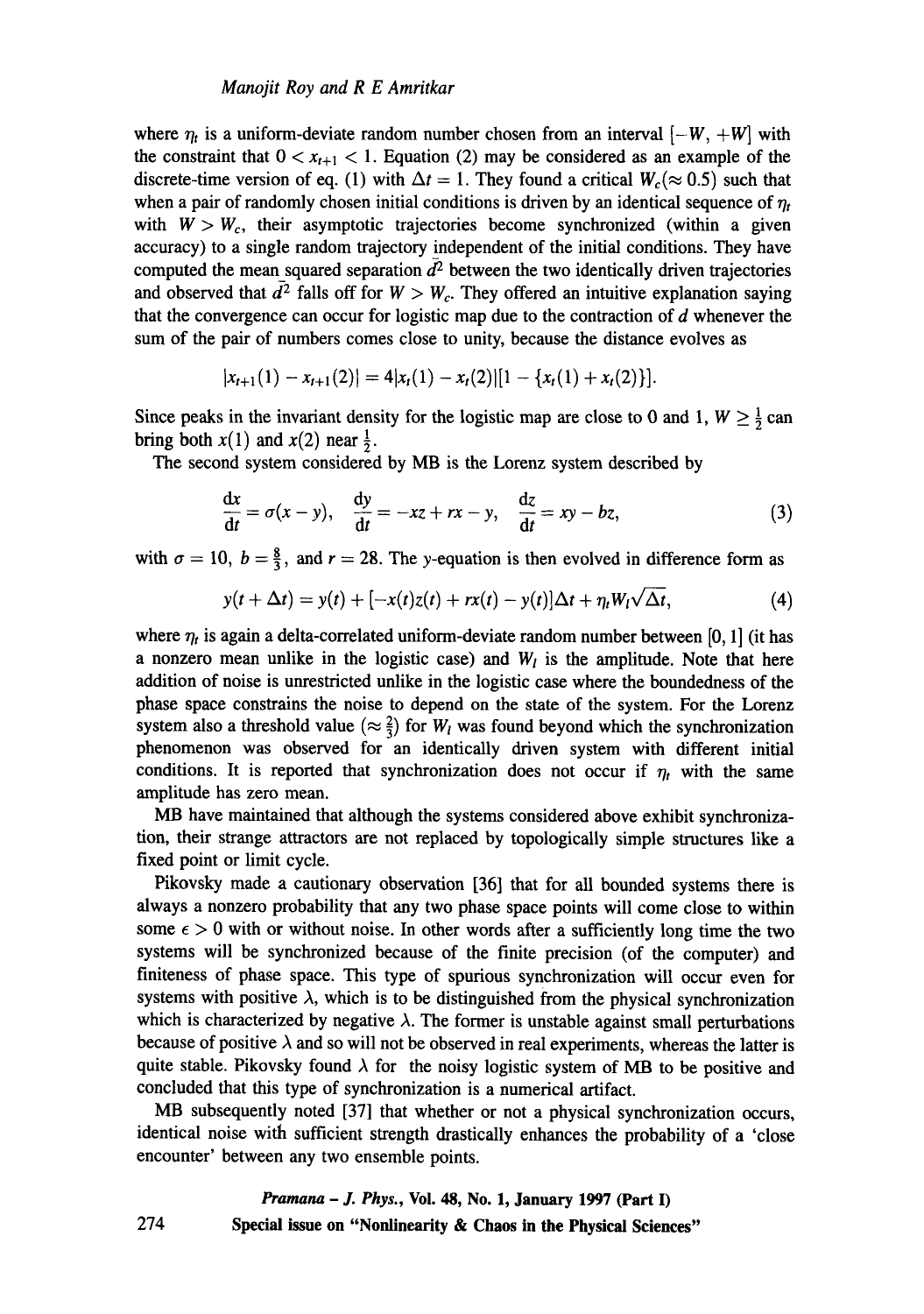There has been an attempt [38] to interpret synchronization in terms of the inherent structural instability of the undriven system. These authors maintain that the strange attractor of the undriven chaotic system gets replaced by a stable fixed point under parametric perturbations, resulting in synchronization of any two phase space points and a negative  $\lambda$ . They showed this for all the three systems mentioned above by treating noise as a perturbation in the parameter and also considered new examples. It was remarked that this phenomenon is not generic and holds for only those systems in which this type of structural instability occurs.

The picture that is emerging out of these findings is that while an understanding of the synchronization phenomenon may still remain incomplete, there is no doubt about noise playing a crucial role in drastically increasing the chance of a close encounter of any two phase space points and thereby bringing down the Lyapunov exponents of the otherwise chaotic system.

#### 2.2 *Violation of the law of large numbers*

An interesting observation was reported [39] regarding the chaotic evolution of an ensemble of uncoupled maps driven by a parametric noise. The system consists of N local maps

$$
x_{t+1}(i) = F(x_t(i); a_t(i)), \qquad (5)
$$

where the nonlinearity parameter  $a<sub>i</sub>(i)$  is subjected to fluctuations in both space and time. The quantity of interest is the mean field  $h_t$ , defined as

$$
h_t = \frac{1}{N} \sum_{j=1}^N F(x_t(j)).
$$

For uncoupled variables  $x_t(i)$  fluctuating almost independently,  $h_t$  for large N is expected to obey the law of large numbers, and hence the mean-square deviation (MSD)  $(=\langle h_i^2 \rangle - \langle h_i \rangle^2)$  should vary as  $1/N$ , and converge to a fixed-point value as  $N \to \infty$ . It was observed that with the logistic map in the chaotic regime, the MSD falls off as  $\sim 1/N$ if  $a_t(i)$  fluctuates in space. On the other hand if  $a_t(i) = a_t$  is independent of i then the MSD saturates with N beyond a critical  $N = N_c$ , whose value depends on the strength of the noise. Similar behaviour was observed using other maps such as the circle and tent maps. The author claims that an ensemble of uncoupled chaotic maps with spatially uniform parametric fluctuations violates the law of large numbers, irrespective of the details of the map.

## **3. Effect of noise on spatially extended systems**

We shall now consider systems which have a spatial extension. Because of increased complexity owing to the largely enhanced phase space dimensions (one mostly talks of infinite dimensional phase spaces) these systems show very rich dynamical features. Spatially extended systems are modelled by a set of variables (whose evolution may be governed by discrete-time nonlinear maps like the logistic map, or continuous-time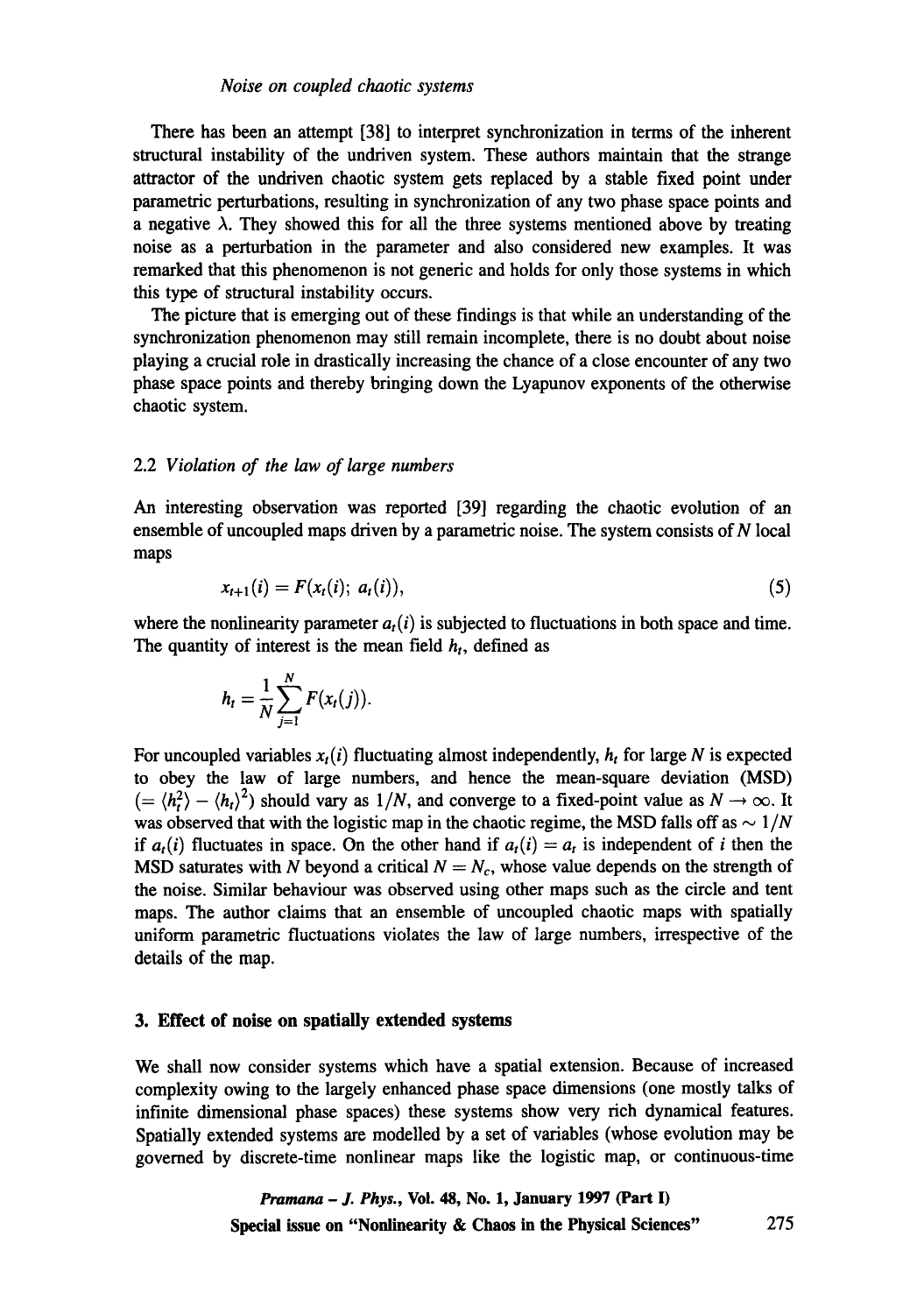ordinary differential equations such as the oscillator equation) physically coupled to each other in euclidean space.

Let us consider a few cases of such systems and the influence of noise on their evolution.

#### *3.1 Noise and suppression of chaos in a neural network*

Molgedey, Schuchhardt and Schuster (MSS) have investigated the effect of noise on discrete-time evolution of a random neural network with infinite-range interactions [40]. The model consists of N analog neurons  $\{x_i(i)\}\$ ,  $i=1,\ldots,N$ , with  $-1 \leq x(i) \leq 1$ , evolving according to the law

$$
x_{t+1}(i) = F(h_t(i)), \qquad (6)
$$

$$
h_t(i) = \sum_{j \neq i} \varepsilon_{ij} x_t(j) + \eta_t(i), \qquad (7)
$$

where the function  $F(h)$  has the following properties: 1. it is odd  $[F(-h) = -F(h)]$ ; 2. it approaches  $\pm 1$  as  $h \to \pm \infty$ ; 3. it increases near  $h = 0$  as  $\left[ \frac{dF}{dh} \right]_{h=0} = g$ , where  $g > 0$  is the gain parameter. The coupling parameters  $\varepsilon_{ij}$  are delta-correlated Gaussian random variables with zero mean,  $h_t(i)$  denotes the internal field of the neuron and  $\eta_t(i)$  is the external white noise with zero mean and variance  $\langle \eta_t(i)\eta_\tau(j)\rangle = \sigma^2 \delta_{ij}\delta_{tr}$ .

MSS used a dynamical functional approach to reduce the dynamics of the entire system to an equation for an effective single neuron in the thermodynamical limit:

$$
x_{t+1} = F(h_t), \tag{8}
$$

with

$$
\langle h_t h_\tau \rangle = \sigma^2 \delta_{t\tau} + \langle F(h_{t-1}) F(h_{\tau-1}) \rangle \tag{9}
$$

Equation (8) with eq. (9) yields the same averaged dynamical properties as for eq. (6). One now defines the activity of the network as  $K_t = \langle h_t^2 \rangle$  which for small K reduces to

$$
K_t = \sigma^2 + g^2 K_{t-1} + O(K_{t-1}^2). \tag{10}
$$

In the absence of noise there is a trivial fixed point  $K^* = 0$  for eq. (10) and is stable for  $g < 1$ . In the presence of noise it has only one stable fixed point in the range  $[0, 1 + \sigma^2]$ .

To study the chaotic behaviour of the network a replica of the system with infinitesimally separated initial conditions and with the same noise  $\eta_t^1(i) = \eta_t^2(i)$  is constructed. The Lyapunov exponent for the system is defined as

$$
\lambda = \lim_{\tau \to \infty} \lim_{x_i^1 \to x_i^2} \frac{1}{2\tau} \log_2 \frac{\langle (x_{t+\tau}^1 - x_{t+\tau}^2)^2 \rangle}{\langle (x_t^1 - x_t^2)^2 \rangle}.
$$
(11)

Assuming equilibrium  $(\langle (h_t^1)^2 \rangle = \langle (h_t^2)^2 \rangle)$ , they [40] have obtained for the noiseless case  $\lambda$  < 0 for  $g \le 1$  and the system goes to the trivial fixed point  $K^* = 0$ . For  $g > 1$ ,  $\lambda > 0$ and the system shows chaos.

## *Pramana - J. Phys.,* **Vol. 48, No. 1, January 1997 (Part I) Special issue on "Nonlinearity & Chaos in the Physical Sciences"**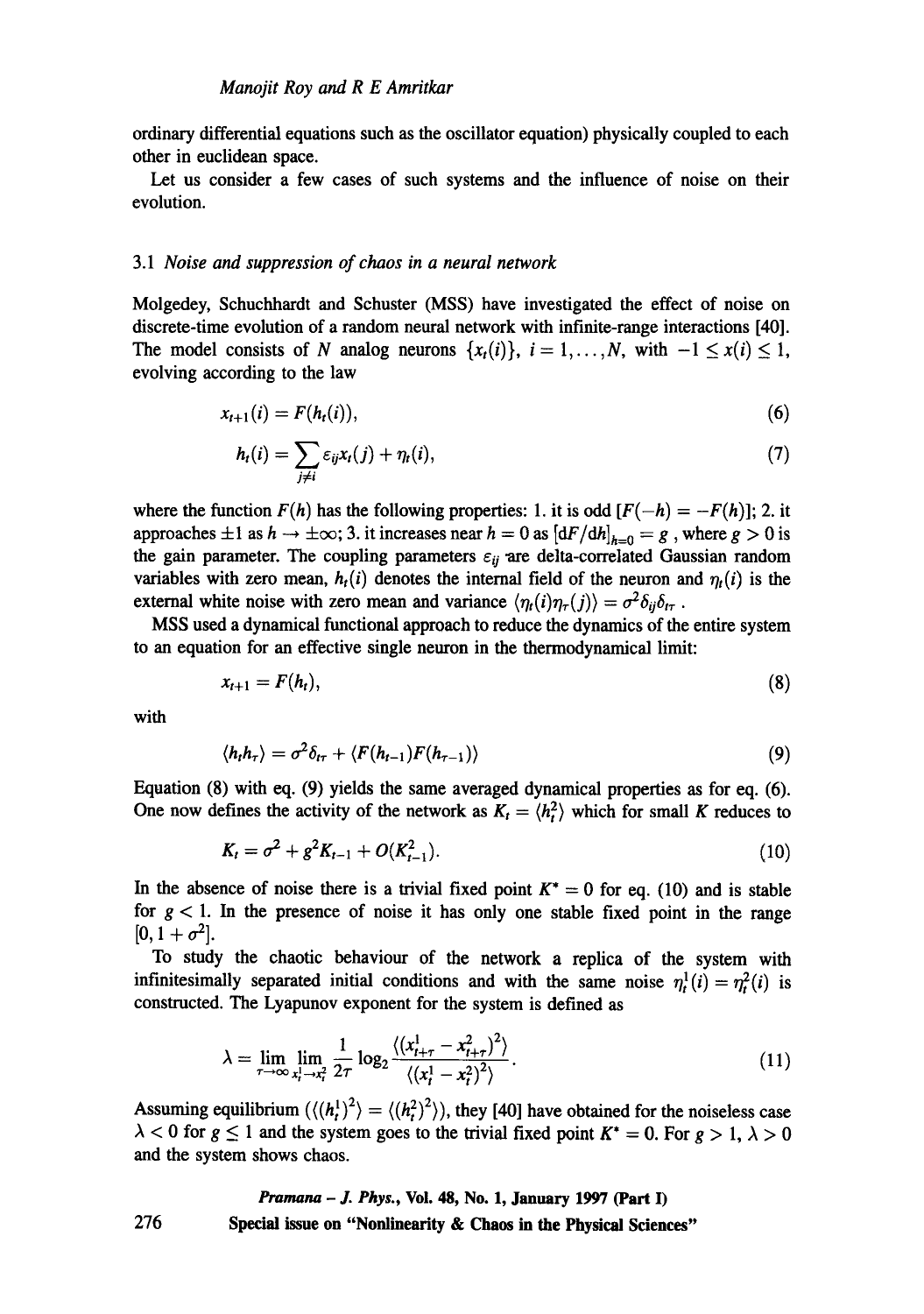

**Figure 1.** Plot of phase diagram  $(g_c$  versus  $\sigma$ ) obtained by Molgedey *et al* [40] for an infinite range neural network with external white noise. For a given gain g chaos is suppressed for sufficiently strong noise  $\sigma$ .

They have numerically studied the effect of noise on the chaotic properties of the system using the following form for  $F(h)$ :

$$
F(h) = \begin{cases} -1 & \text{for } h < -1/g, \\ gh & \text{for } -1/g \le h \le +1/g, \\ +1 & \text{for } +1/g < h. \end{cases}
$$

For g less than some critical value  $g_c$ , the activity  $K^*$  increases with noise as the system settles onto the stable fixed point  $K^* = 1 + \sigma^2$ , whereas for  $g > g_c$  chaos sets in. It was found that for small noise asymptotically  $g_c = 1 - \sigma^2 \ln \sigma^2$  and for large noise  $g_c = \sqrt{\pi/2} \sigma$ . Figure 1 is the plot of  $g_c$  versus  $\sigma$  (the phase diagram), which clearly shows the chaotic and regular regimes.

MSS concluded that for higher dimensional systems of this type where chaos occurs essentially due to the randomized interactions amongst constituent nonchaotic elements, noise acts to impair information flow between these elements and thereby suppresses chaos.

#### 3.2 *Spatiotemporal stochastic resonance in excitable media*

Let us now consider the observation of the stochastic resonance phenomenon in a spatially extended pattern forming system, as reported by Jung and Mayer-Kress (JMK) [41]. Stochastic resonance, as the name suggests, is a phenomenon in which at a given noise-strength certain temporal patterns of the system get enhanced drastically owing to an increase in the system's sensitivity [19, 20, 25]. This behaviour has a characteristic bell-shaped curve when the output power (of the Fourier spectrum) at the corresponding frequency is plotted against noise-strength, with the peak at the 'resonating' noise value.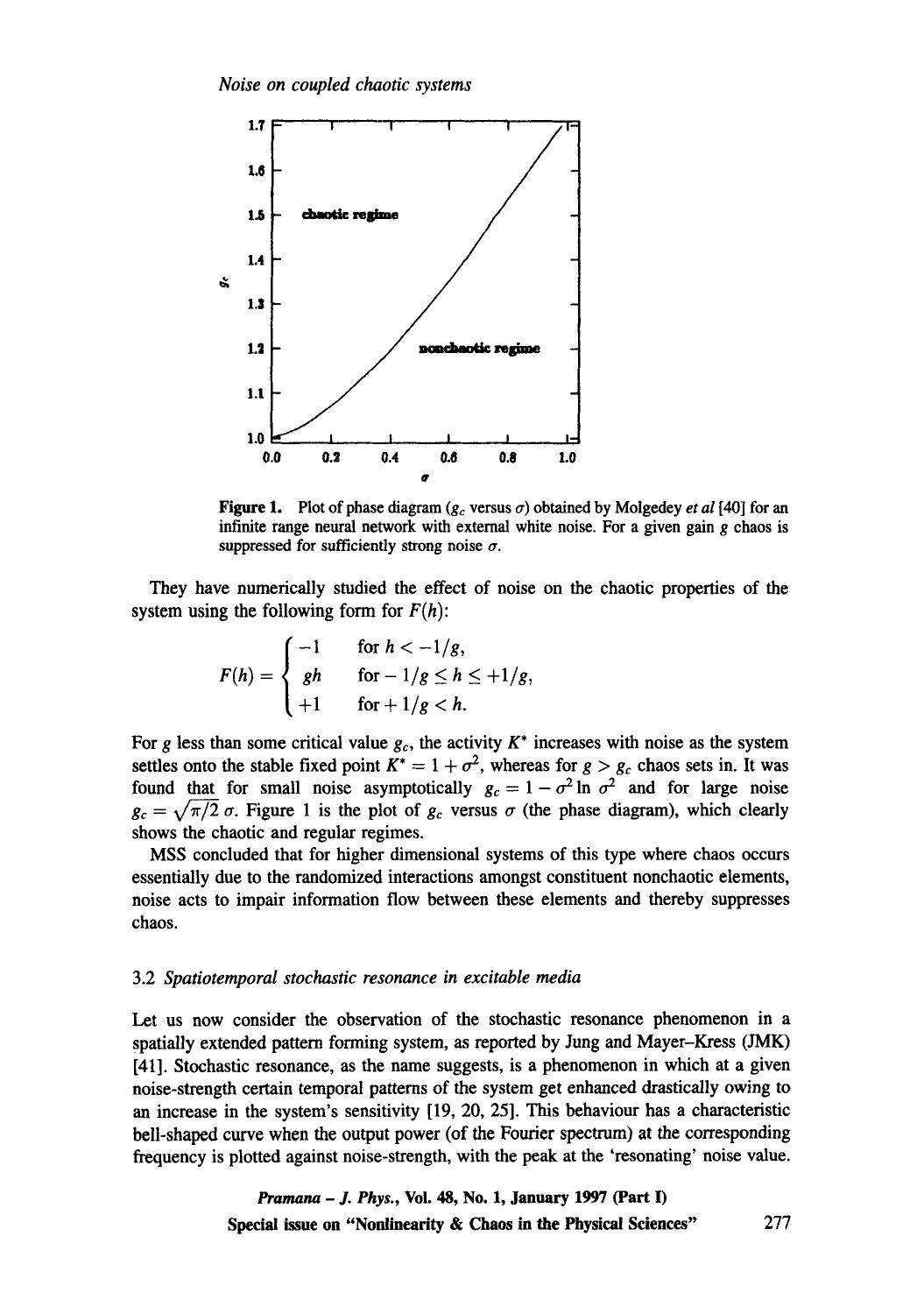#### *Manojit Roy and R E Amritkar*

In order to observe this type of phenomenon in an extended system JMK considered a two-dimensional equidistant square array (with lattice constant a) of  $N \times N$  noisy threshold devices  $d(i, j), i, j = 1, \ldots, N$  with the following properties: if the input  $x_i(i, j)$ to the devices is below some threshold b, output  $y_t(i, j) = 0$ ; if  $x_t(i, j) > b$  the device generates a spiky output of the form  $y_i(i,j) = I_0\Theta(\dot{x}(i,j)) \delta(x_i(i,j) - b)$  and then goes into temporary hibernation for a refractory period  $\Delta t_r$ . The dynamics can be described by a linear Langevin equation for inputs  $x_t(i, j)$  as

$$
\dot{x}(i,j) = -\gamma x(i,j) + \sqrt{\gamma \sigma} \eta_t(i,j), \qquad (12)
$$

where  $\gamma$  is a leakage constant which accounts for the thermal leakage due to interaction with the surroundings,  $\eta_i(i, j)$  is a delta-correlated noise and  $\sigma = \langle x_i(i, j)^2 \rangle$ . Equation (12) on integration over  $\Delta t$  gives rise to the discrete time dynamics

$$
x_{t+\Delta t}(i,j) = x_t(i,j) \exp(-\gamma \Delta t) + G_t(i,j), \qquad (13)
$$

where  $G_t(i, j)$  is a Gaussian random number with variance  $\sigma_G = \sigma[1 - e^{-2\gamma \Delta t}]$ .

Threshold devices are pulse-coupled, i.e., when an element  $d(k, l)$  fires, it communicates with its surrounding elements  $d(i, j)$  at a distance  $r_{ij, kl}$  by contributing an amount *K* exp( $-\beta r_{ij,kl}^2/a^2$ ) to their inputs  $x_i(i, j)$ , where  $K \rightarrow K/b$  is in dimensionless unit and  $\beta$  is a dimensionless quantity describing the spatial coupling range. For large coupling  $(K \geq \exp(\beta))$ , these firing elements give rise to excitatory waves spreading through the array, such as spiral waves, target waves (single, nonrepetitive wavefronts), etc. The selection of the wave form depends on the geometry of initial conditions. There is a threshold  $K_c$  such that for  $K < K_c$  excitatory waves do not necessarily start.

However, in the presence of noise the spreading of excitatory waves, such as spiral waves, is observed in subthreshold regime  $(K < K_c)$ . Any such noise-sustained wave



Figure 2. Plot of the graph of the time averaged number of excess events  $\mu$  with noise variance  $\sigma$ , for a typical lattice size 200  $\times$  200 and with a given set of parameter values [41].

*Pramana - J. Phys.,* **Vol. 48, No. 1, January 1997 (Part I) Special issue on "Nonlinearity & Chaos in the Physical Sciences"**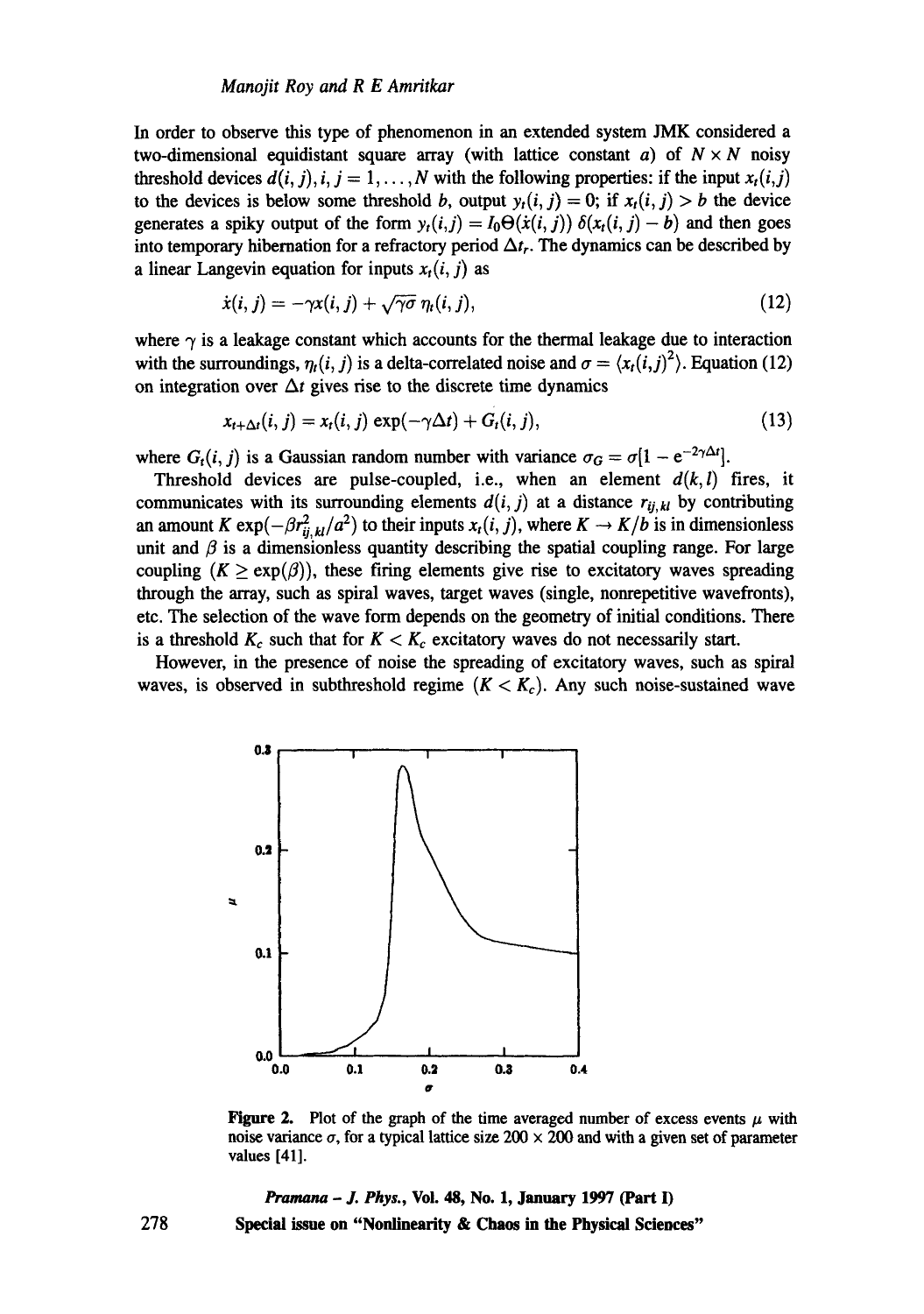disappears soon after the noise is turned off. With increasing noise the spiral wave evolves with a larger curvature, i.e., with an enhanced coherence in the array. If the noise is increased further, the spiral breaks up and there is a loss of coherence.

In order to show that the phenomenon observed above is essentially spatiotemporal stochastic resonance, JMK have taken a solitary initial wave and defined a quantity  $\mu$ , the time averaged number of excess events, as the difference between the number of firing elements along the driving wavefront and the average number of firing events along a row of the array, not affected by the driving. The plot of  $\mu$  versus  $\sigma$ , the variance of the noise, is shown in figure 2. The plot exhibits the characteristic bell-shaped curve mentioned earlier. Synchronization of the spatiotemporal firing pattern to an external driving, thereby giving rise to the resonating peak, is a simple generalization of the stochastic resonance to this extended system.

We shall now move on to the final part of the paper, namely, the effect of noise on coupled map lattices (CML). As the model itself has a plethora of interesting dynamical features, we begin with an introduction to CML.

## **4. Coupled map lattices**

Coupled map lattices (CML) are spatially extended dynamical systems with discrete space (lattice), discrete time and continuous state evolution. General evolutionary dynamics of a CML may be expressed as

$$
x_{t+1}(i) = F(x_t(i)) + \sum_{j \neq i} \varepsilon_{ij} G(x_t(j), x_t(i)), \qquad (14)
$$

where F and G are nonlinear maps and the state variables  $x_i$  vary continuously in the phase space of the map, and  $i$  is the space index. CMLs are in general constructed with the symmetry properties of spatial translational and rotational invariance, and so the coupling term  $\varepsilon_{ij}$  is taken to be a uniform scalar ranging from the nearest-neighbour coupling to global coupling.

CMLs have been used to model many physical phenomena. These include pattern formation, chemical waves, excitable media, nucleation, crystal growth, charge density waves, population dynamics, fluid dynamics, etc. [42-55]. Chemical systems exhibit very rich spatiotemporal structures and patterns. The standard description of these systems is in terms of the reaction-diffusion equations that incorporate the combined effects of local nonlinear reaction dynamics and global diffusion of chemical species due to the concentration gradients in the system. Many of the averaged features and even some detailed ones of chemical patterns can be captured by a simple CML description of the dynamics. Another area of interest is the phase ordering dynamics. Phase separation occurs due to competition between different states in the system, such as domain growth in ferromagnetic and chemical systems. Some of the salient features of phase ordering dynamics are also observed in the CML model. CML may also be applied in pattern dynamics with an excitable state and a relaxation from that state. Such processes are observed in reaction-diffusion in excitable media and also in biological problems such as heart rhythm and electrical activities in neural tissues. In fluid dynamics, simulations using CML can show formation of convective patterns, vortices, sinks,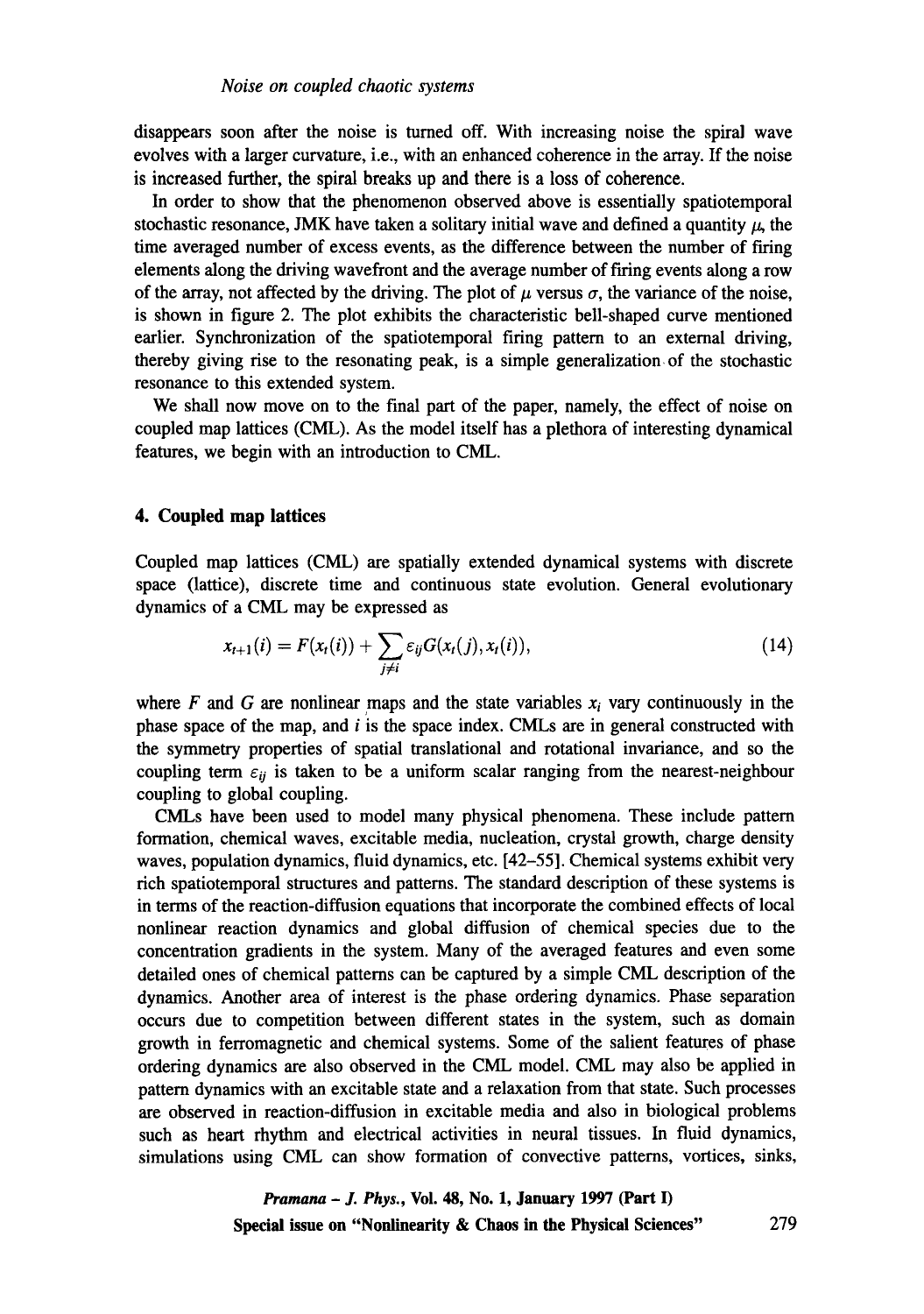#### *Manofit Roy and R E Amritkar*

sources, etc. Here CML may offer a computationally economical way of simulating real behaviour. One of the major interests in studying CML is in the context of understanding spatial and temporal structure formation, specially in fluid dynamics. These structures appear in spite of the fact that the underlying evolution of the system is spatiotemporally chaotic.

One of the most extensively studied types of one dimensional CML is that with nearest-neighbour coupling and having the following form:

$$
x_{t+1}(i) = F(x_t(i)) + \frac{\varepsilon}{2} \left[ G(x_t(i-1)) + G(x_t(i+1)) - 2G(x_t(i)) \right]. \tag{15}
$$

We shall concentrate on the form  $G(x) = F(x)$ , which reduces eq. (15) to

$$
x_{t+1}(i) = (1 - \varepsilon)F(x_t(i)) + \frac{\varepsilon}{2}[F(x_t(i-1)) + F(x_t(i+1))].
$$
\n(16)

This particular model is known as the *future diffusive* CML since the diffusively coupled entities are one timestep evolved values. Studies of this model alongwith the local dynamics as the logistic map  $F(x) = \mu x(1 - x)$  have revealed that they can exhibit a wide range of spatiotemporal complexity. It has been observed that the temporal period doubling behaviour of the map can induce spatial domain structures separated by kinks and antikinks. A pattern selection regime is observed where patterns of certain characteristic lengths are selected. Phenomena such as spatiotemporal quasiperiodicity, soliton turbulence, spatiotemporal intermittency, wavelength doubling bifurcations, synchronization etc. for this and other maps (like the circle map  $\theta_{t+1} = \theta_t + \Omega - (K/2\pi) \sin(2\pi\theta_t)$ ,  $\Omega$ -angular frequency, K-nonlinearity parameter) have been identified [56-64].

We now discuss the effect of noise on the evolution of a CML. In the next subsection we report a novel phenomenon that we have observed in this context [65].

#### 4.1 *Noise and 'stochastic coherence' in a CML*

We take the system of eq. (16) with an additional noise term as follows:

$$
x_{t+1}(i) = (1 - \varepsilon)F(x_t(i)) + \frac{\varepsilon}{2}[F(x_t(i-1)) + F(x_t(i+1))] + \eta_t,
$$
 (17)

where  $\eta_t$  is the familiar delta-correlated noise. The logistic function  $F(x) = \mu x(1 - x)$  is used as local dynamics. For noise  $\eta_t$  we have used a uniformly distributed random number bounded between  $-W$  and  $+W$ , with the constraint that  $0 < x_{t+1}(i) < 1$ ; we call W the noise-strength parameter. Values of  $\mu$ ,  $\varepsilon$ , and L (size of the lattice) are chosen so that the resultant dynamics of the system is chaotic.

Now, we define a *structure* as a region of space such that the difference in the values of the variables of neighbouring sites within this region is less than a predefined small positive number, say  $\delta$ , i.e.,  $|x_i(i) - x_i(i \pm 1)| \leq \delta$ . We call  $\delta$  the structure parameter. We **look** for such patterns, or structures, to appear in the course of evolution of the model given by eq. (17).

Figure 3 shows a plot (on a  $log-log$  scale) of the distribution of the number  $n(l)$  vs. length l of the structures for different values of W, with  $\mu = 4.0$ ,  $\epsilon = 0.6$ ,  $\delta = 0.0001$  and  $L = 1000$ , and open-boundary conditions. The power-law nature of the decay of  $n(l)$  is

## *Pramana - J. Phys.,* **Vol. 48, No. 1, January 1997 (Part I)**

**Special issue on "Nonlinearity & Chaos in the Physical Sciences"**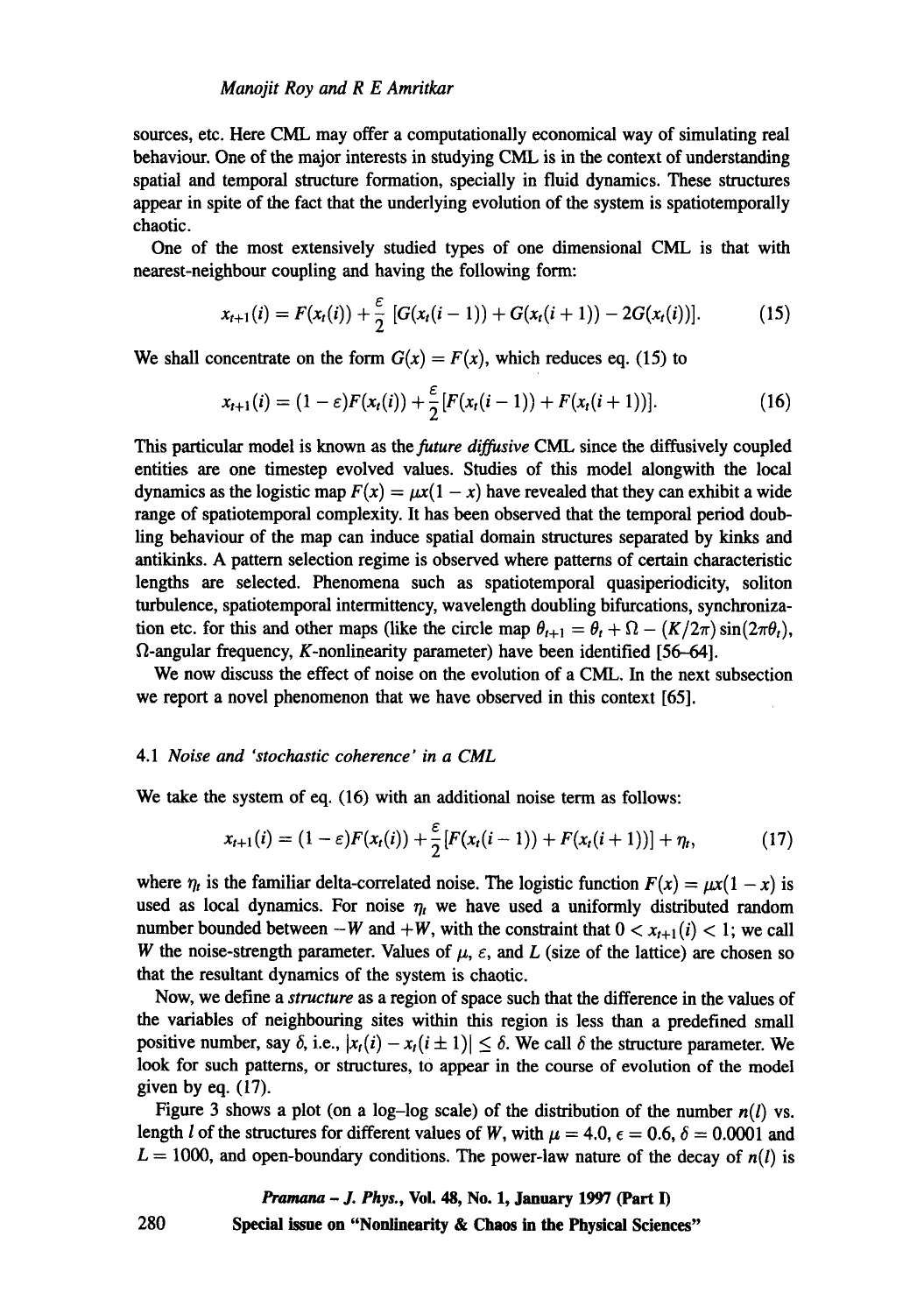

**Figure 3.** Plot of variation of number  $n(l)$  of structures with length l for a lattice with size  $L = 1000$ , for different values of noise-strength W as indicated. Parameters chosen are  $\varepsilon = 0.6$ ,  $\delta = 0.0001$ , and  $\mu = 4.0$ . Open-boundary conditions are used. Data are obtained for 50000 iterates, each for 10 initial conditions.

clearly evident, which has a form

$$
n(l) \propto l^{-\alpha},\tag{18}
$$

where  $\alpha$  is the power-law exponent. This indicates that the system does not have any intrinsic length scale. It may be noted that in the absence of noise ( $W = 0.0$ ) the decay is manifestly exponential [66]. The exponent  $\alpha$  is seen to depend on the noise-strength W, with a minimum for W around 0.6. We define the average length  $\overline{l}$  of a structure as  $\bar{l} = \sum ln(l) / \sum n(l)$ . In figure 4 we plot the variation of  $\bar{l}$  with W for values of parameters as in figure 3. The plot exhibits a *bell-shaped* nature within a fairly narrow range of W around the value 0.6 (one may note the surprising similarity between figures 4 and 2, though they refer to completely different phenomena). It may be noted that the minimum of  $\alpha$  also occurs for W quite close to this value, as expected.

We call the phenomenon observed above *stochastic coherence.* This is similar to stochastic resonance which shows a bell-shaped behaviour of the temporal response as a function of the noise-strength, as mentioned before. However, one may note that our system does not have any intrinsic length-scale, whereas in stochastic resonance the noise resonates with a given time-scale; hence our use of the word coherence rather than resonance. In stochastic resonance noise transfers energy to the system at a characteristic frequency, whereas in stochastic coherence noise induces coherence in the system.

To study the evolutionary aspects of these structures we obtained the distribution of the number  $n(\tau)$  of structures vs. their lifetimes  $\tau$  for different W.  $n(\tau)$  is observed to decrease with  $\tau$  with a stretched exponential type of decay having a form

$$
n(\tau) \propto \exp(-(const.)\tau^{\zeta}), \qquad (19)
$$

*Pramana - J. Phys.,* **Voi. 48, No. 1, January 1997 (Part I) Special issue on "NonLinearity & Chaos in the Physical Sciences"** 281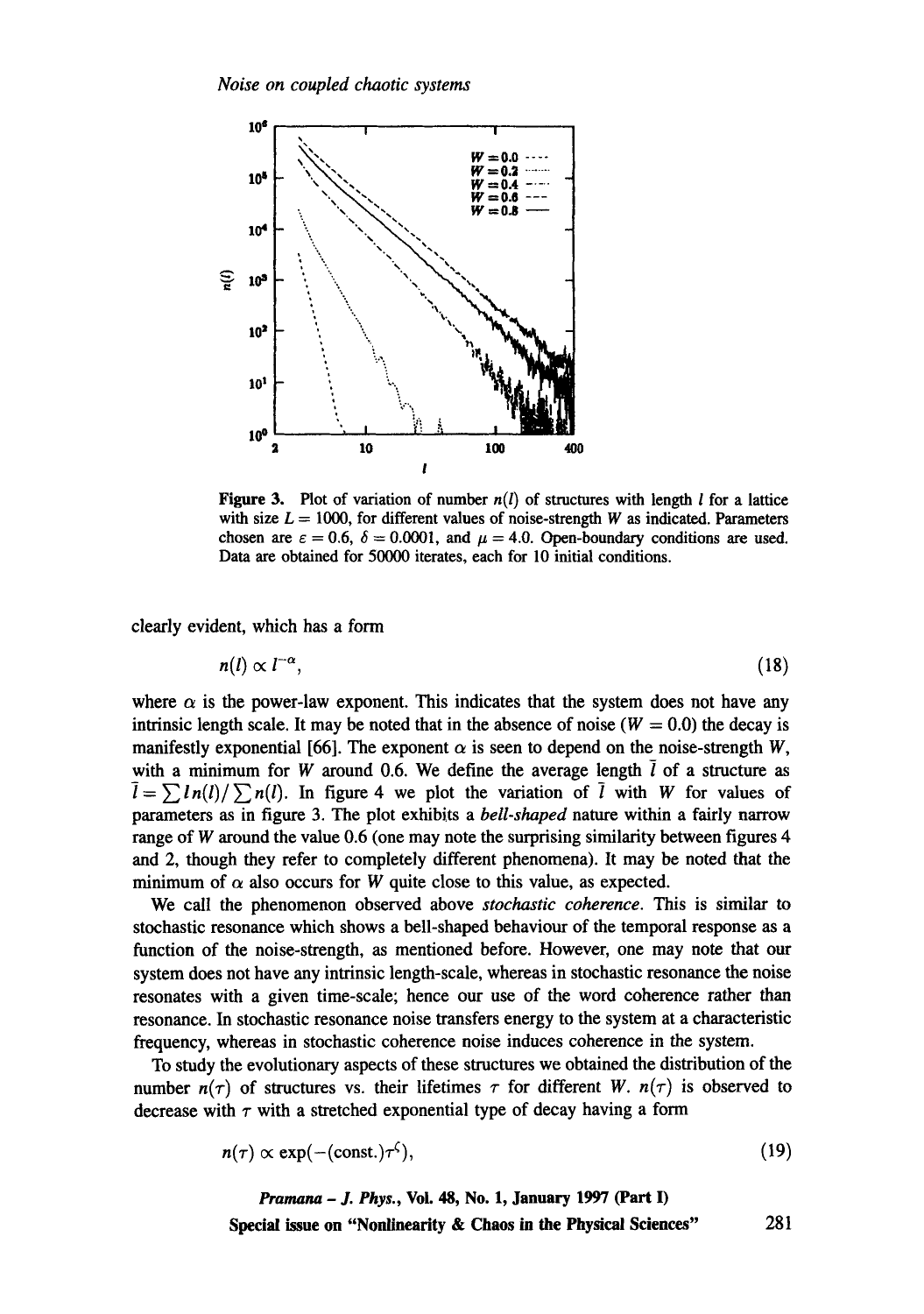

Figure 4. Plot of variation of average length  $\overline{l}$  of structure with noise-strength W, with parameters as stated in figure 3.



Figure 5. Variation of average lifetime  $\bar{\tau}$  of structures with noise-strength W shown for parameters as stated in figure 3.

where  $\zeta$  depends on W. We define the average lifetime  $\bar{\tau}$  of a structure as  $\bar{\tau} = \sum \tau n(\tau) / \sqrt{\frac{\tau^2}{n}}$  $\sum n(\tau)$ . In figure 5 we plot  $\bar{\tau}$  vs. W for parameter values as in figure 3. The graph shows a bell-shaped feature with a maximum for W around 0.6.

In order to ascertain the chaotic nature of the system evolution we have calculated the Lyapunov exponent spectra for our system. We find a number of Lyapunov exponents to be positive, implying that the underlying evolution is chaotic. The maximum Lyapunov exponent  $\lambda$  shows a minimum around noise-strength 0.6. The fact that we have observed

> *Pramana - J. Phys.,* Vol. 48, No. 1, January 1997 (Part I) Special issue on "Nonlinearity & Chaos in the Physical Sciences"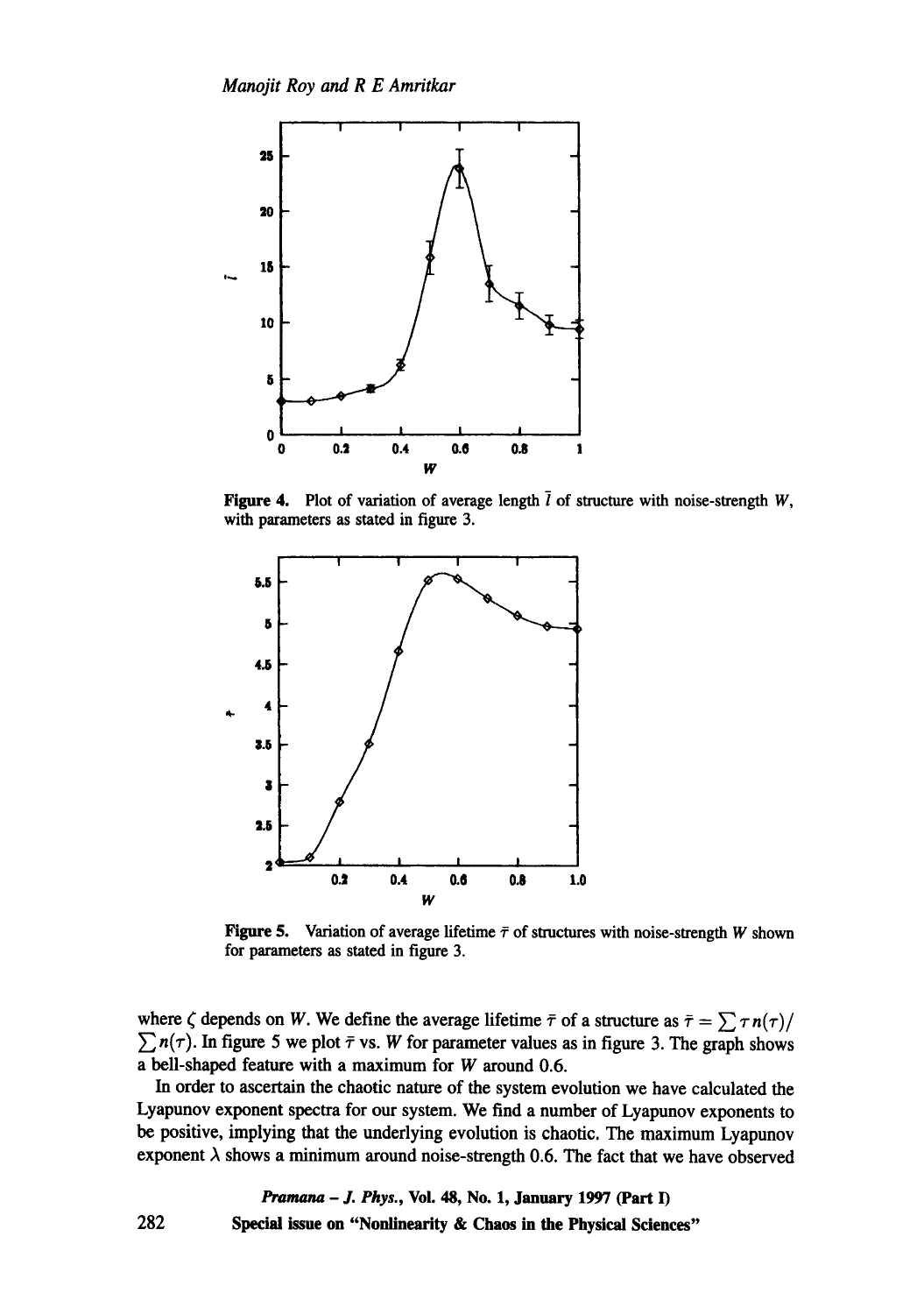other extrema for similar W may make it appear that the origin of these behaviours probably lies in the reduction of  $\lambda$  due to noise [67] (though it should be noted that the reduction is not monotonic). To explore this possibility we have studied the variation of  $\lambda$ with the coupling parameter  $\varepsilon$ . We find that  $\lambda$  remains fairly constant for  $0.2 < \varepsilon < 0.8$ for the entire range of W. On the other hand, a plot of the variation of the average length  $\overline{l}$ with  $\varepsilon$  for fixed W shows a monotonically increasing behaviour, quite contrary to what is expected from  $\lambda$ . This implies that the Lyapunov exponent alone cannot be used for proper characterization of the spatio-temporal features of the system (unlike the synchronization phenomenon discussed earlier, where  $\lambda$  is sufficient to fully characterize the behaviour).

To conclude this section, we have reported a new phenomenon observed in a chaotically evolving one-dimensional CML driven by an identical noise, which we termed stochastic coherence. It is observed that there is a phenomenal increase in the abundance of coherent structures of all scales due to noise. The distribution of these structures shows a power-law decay with the length of the structure. The average length as well as the average lifetime of these structures exhibit characteristic maxima at certain noise-strength values.

## **5. Summary and conclusion**

We have reviewed the work that has been carried out on the effect of noise on evolutionary dynamics of chaotic systems. In the case of uncoupled systems, we have encountered a synchronization phenomenon for different phase space trajectories driven by identical noise above a certain strength. We have also seen nonstatistical behaviour for an ensemble of chaotic trajectories driven by an identical sequence of parametric noise. For coupled systems, noise above a given strength has been observed to suppress chaos in a random neural network with infinite range interactions. Spatiotemporal stochastic resonance, the first case of a stochastic resonance phenomenon observed in systems with spatial extension, has been reported for a two-dimensional square array of firing devices. In the context of CML, we have observed an interesting phenomenon, stochastic coherence, when the entire lattice is driven by identical noise.

As noted earlier in the text, understanding the formation and evolution of patterns and structures in spatially extended systems is still incomplete. In real physical situations, noise almost ubiquitously influences the system behaviour. So while studying the ordering phenomena, incorporating noise as a part of the evolving 'supersystem' and studying the mutual interaction of the two subsystems offers a more practical way of looking into the problem. The inherent nonlinearity in the system, which on the one hand gives rise to chaos and on the other hand ordered behaviour, is surely again playing its role in enhancing order under the influence of noise; how so is still not quite clear. We have encountered two kinds of noise-induced ordering phenomena: global ordering (such as synchronization) and local ordering (spatiotemporal stochastic resonance and stochastic coherence). Stochastic coherence, in particular, may turn out to be a promising way towards achieving any degree of understanding of the structure formation in extended systems, although a lot of work remains to be done. While it is definitely not claimed that all questions will be answered with this approach, we certainly hope to bridge a few gaps in the existing knowledge.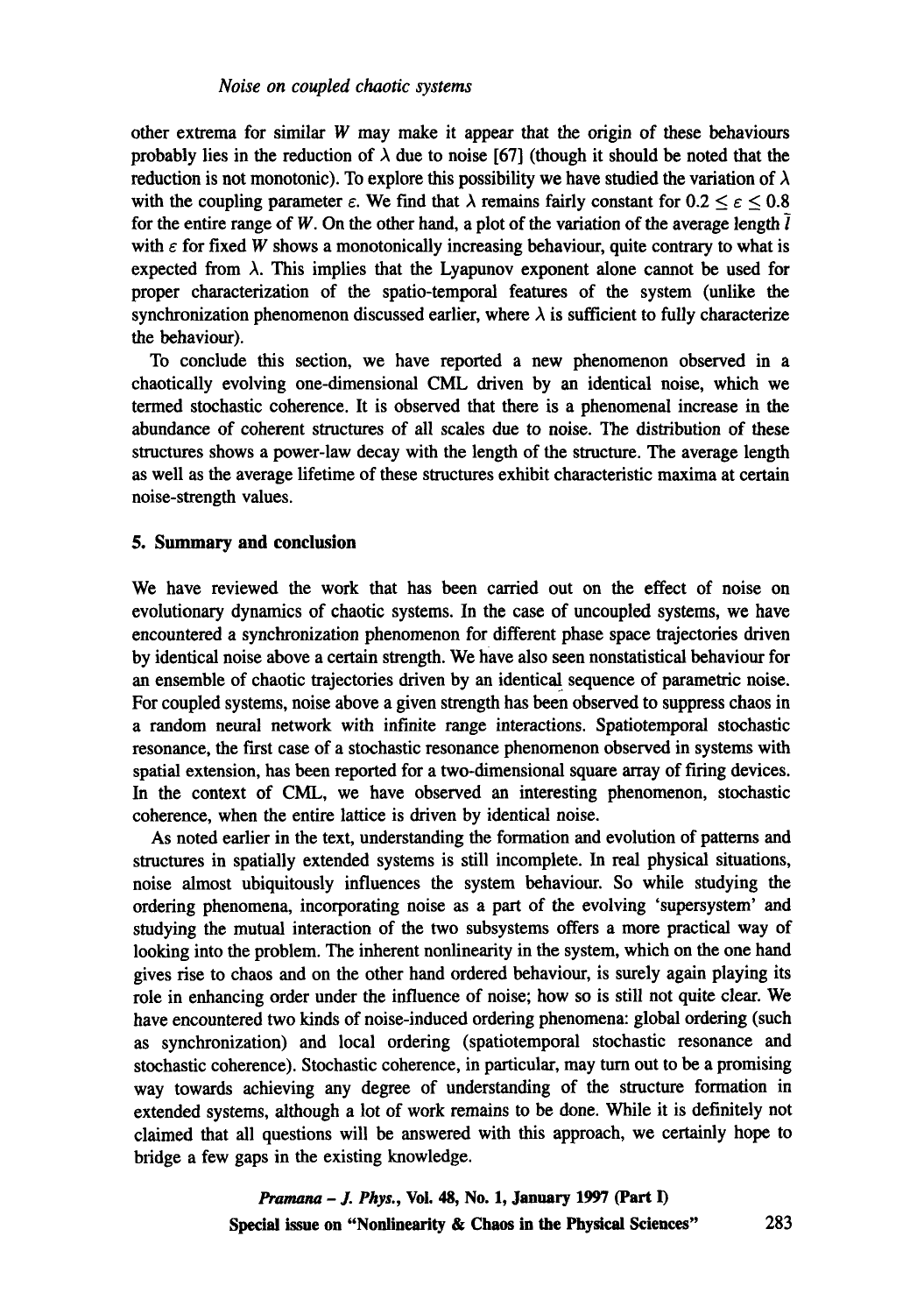#### **Acknowledgments**

One of the authors (MR) acknowledges the University Grants Commission (India) and the other author (REA) acknowledges the Department of Science and Technology (India) for financial assistance.

## **References**

- [1] R M May, *Nature* (London) 261, 459 (1976)
- [2] M C Mackey and L Glass, *Science* 197, 287 (1977)
- [3] A Libchaber and J Maurer, in *Nonlinear phenomena at phase transitions and instabilities*  edited by T Riste (1982) p. 259
- [4] S K Scott, *Chemical Chaos* (Oxford University Press, Walton Street, Oxford, 1993)
- [5] P Y Cheumg and AY Wong, *Phys. Rev. Lett.* 59, 551 (1987)
- [6] J R Tredicce and L M Narducci, in *Directions in chaos* edited by Hao Bai Lin (World Scientific, Singapore, 1987) vol. 1, p. 148
- [7] P S Linsay, *Phys. Rev. Lett.* 47, 1349 (1981)
- [8] J O Kephart, T Hogg and B A Huberman, *Phys. Rev.* A40, 404 (1989)
- [9] T Hogg, B A Huberman and M Youssefmir, preprint (1995)
- [10] *Order and chaos in nonlinear physical systems* edited by S Lundqvist, N H March and M P Tosi (Plenum Press, New York, 1988)
- [11] R W Schefer *et al, Phys. Fluids* 6, 652 (1994)
- [12] K H Park, R W Metcalf and F Hussain, *Phys. Fluids* 6, 885 (1994)
- [13] E Stone and P Holmes, *Physica* D37, 20 (1989)
- [14] S D Meyeres, J Sommeria and H L Swinney, *Physica* D37, 515 (1989)
- [15] A K M F Hussain, *Phys. Fluids 26,* 2816 (1983)
- [16] L Sirovich, *Physica* D37, 126 (1989)
- [17] *Topological fluid mechanics* edited by H K Moffatt *et al*, Proceedings of the IUTAM symposium 1989, Cambridge University Press (1990)
- [ 18] *Turbulence and stochastic processes: Kolmogorov's ideas 50 years on* edited by J C R Hunt *et al (The* Royal Society, London, 1991)
- [19] R Benzi, A Sutera and AVulpiani, J. *Phys.* A14, 1453 (1981)
- [20] B McNamara and K Weisenfeld, *Phys. Rev.* A39, 4854 (1989)
- [21] L Gammaitoni, F Marchesoni, E Manichella-Saetta and S Santucci, *Phys. Rev. Lett.* 62, 349 (1989)
- [22] Hu Gang, G Nicolis and C Nicolis, *Phys. Rev.* A42, 2030 (1990)
- [23] M I Dykman, R Mannella, P V E McClintock and N G Stocks, *Phys. Rev. Lett.* 65, 2606 (1990)
- [24] J. *Stat. Phys.,* edited by F Moss, A Bulsara and M Shlesinger 70, 1-514 (1993)
- [25] R F Fox and Yan-nan Lu, *Phys. Rev. E48,* 3390 (1993)
- [26] A R Bulsara and L Gammaitoni, *Phys. Today* 39 (1996)
- [27] P Jung, *Phys. Rev.* ES0, 2513 (1994)
- [28] *Noise in dynamical systems* edited by F Moss and P V E McClintock (Cambridge University Press, Cambridge, U.K., 1989) vol. 1-3
- [29] *Noise and Chaos in Nonlinear Dynamical Systems* edited by F Moss, L A Lugiato and W Schleich (Cambridge University Press, Cambridge, U.K., 1990)
- [30] D A Kurtze, *Phys. Rev. Lett.* 77, 63 (1996)
- [31] R J Deissler, *Phys. Lett.* A120, 334 (1987)
- [32] H R Brand and R J Deissler, *Phys. Lett.* A130, 293 (1988)
- [33] A Pikovsky, in *Nonlinear and turbulent processes in physics* edited by R Z Sagdeev (Harwood Acad., Chur, Switzerland, 1984); *Phys. Lett.* A165, 33 (1992)
- [34] S Fahy and D R Hamann, *Phys. Rev. Lett.* 69, 761 (1992)
- [35] A Maritan and J R Banavar, *Phys. Rev. Lett.* 72, 1451 (1994)

#### *Pramana - J. Phys.,* **Voi. 48, No. 1, January 1997 (Part I)**

284

**Special issue on "Nonlinearity & Chaos in the Physical Sciences"**